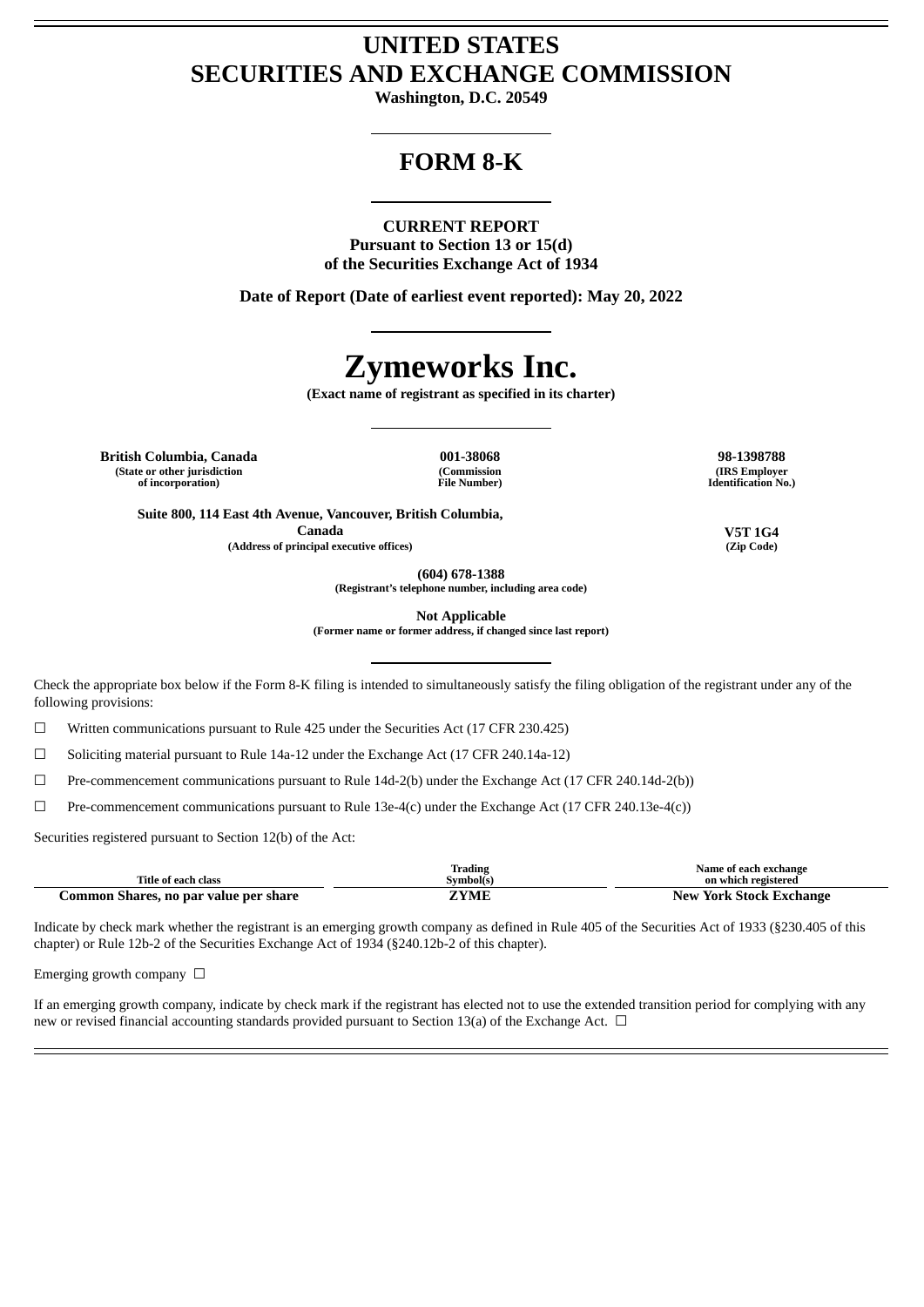## **ITEM 7.01 REGULATION FD DISCLOSURE**

On May 20, 2022, Zymeworks Inc. ("Zymeworks") issued a press release announcing that its Board of Directors, after thorough consultation with its financial and legal advisors, unanimously determined that the unsolicited, opportunistic, non-binding proposal from an activist shareholder, All Blue Falcons FZE, and its affiliates to purchase Zymeworks for \$10.50 per share substantially undervalues Zymeworks and is not in the best interest of Zymeworks and its shareholders.

On May 20, 2022, Zymeworks filed this press release with the Canadian securities regulatory authorities on the System for Electronic Document Analysis and Retrieval ("SEDAR") at www.sedar.com.

A copy of this press release is attached as Exhibit 99.1 hereto.

The information provided under this Item (including Exhibit 99.1, attached hereto) shall not be deemed "filed" for purposes of Section 18 of the Securities Exchange Act of 1934 (the "Exchange Act") or otherwise subject to the liabilities of that section, nor shall it be deemed incorporated by reference in any filing under the Securities Act of 1933, as amended, or the Exchange Act, except as expressly set forth by specific reference in such a filing.

### **ITEM 9.01 FINANCIAL STATEMENTS AND EXHIBITS**

**(d) Exhibits**

| Exhibit<br>No. | <b>Description</b>                                                   |
|----------------|----------------------------------------------------------------------|
| 99.1           | Press Release dated May 20, 2022.                                    |
| 104            | Cover Page Interactive Data File (embedded as Inline XBRL document). |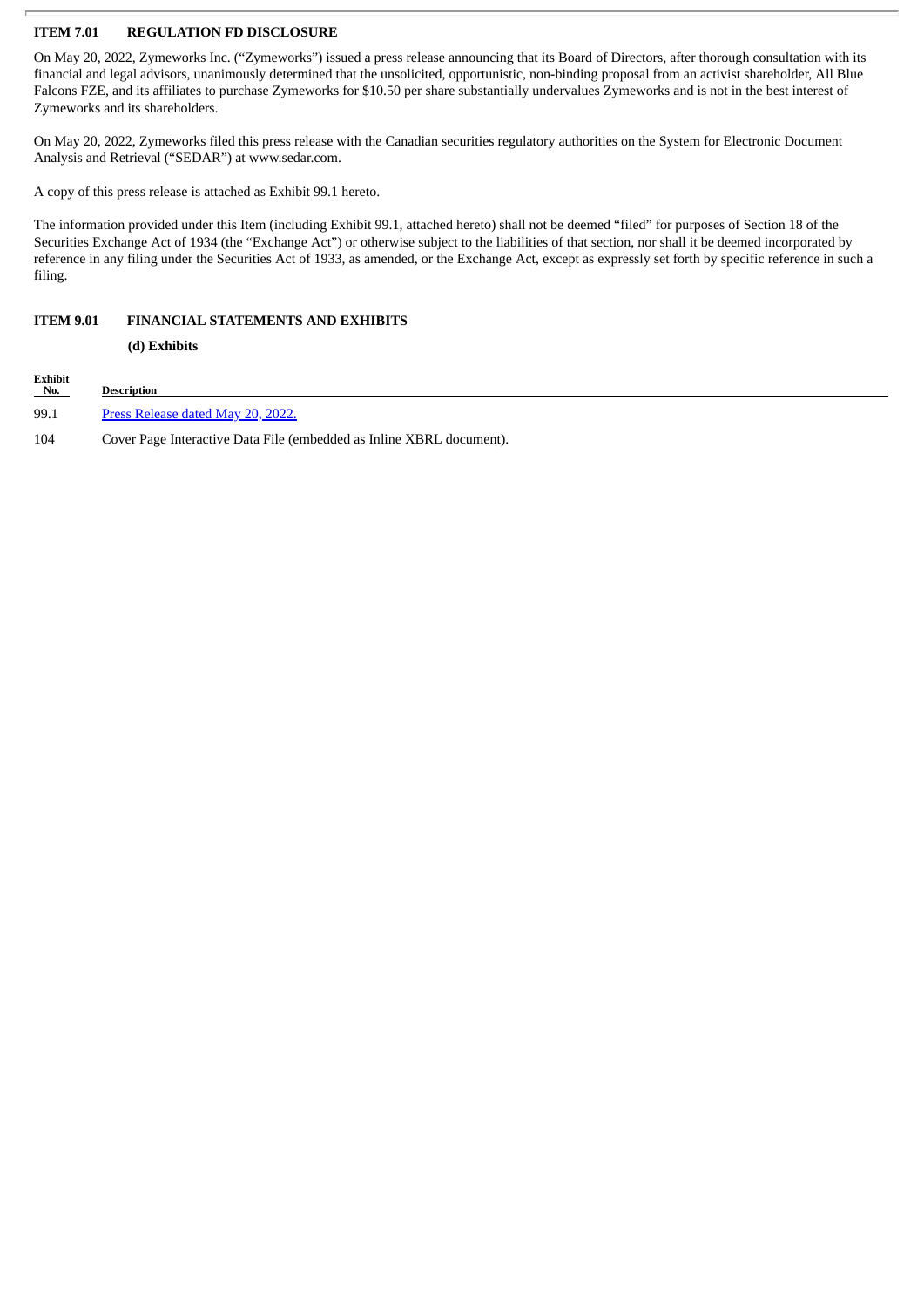# **SIGNATURES**

Pursuant to the requirements of the Securities Exchange Act of 1934, as amended, the registrant has duly caused this report to be signed on its behalf by the undersigned, thereunto duly authorized.

# *ZYMEWORKS INC.*

(Registrant)

Date: May 20, 2022 By: /s/ Neil A. Klompas

Name: Neil A. Klompas Title: Chief Operating Officer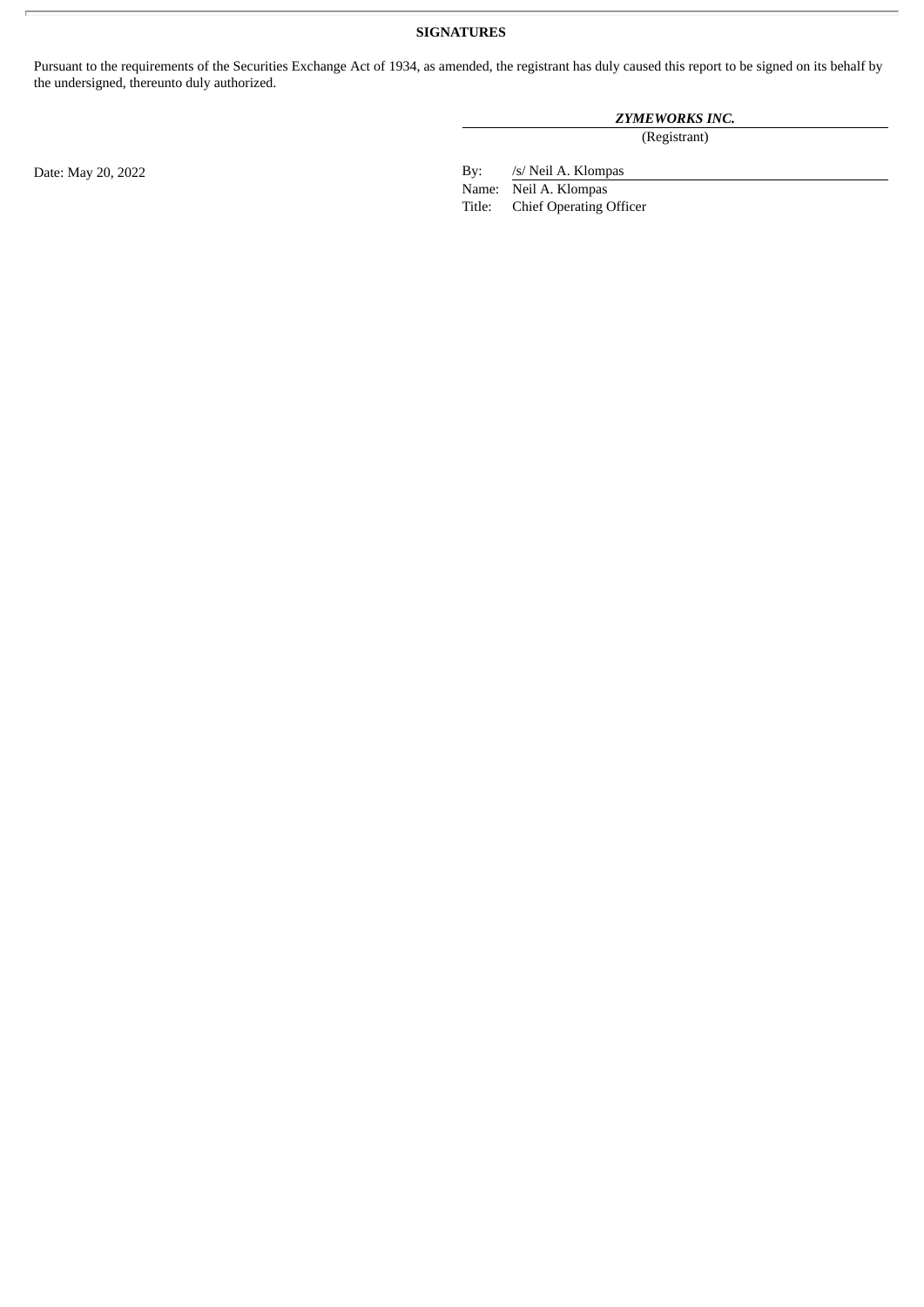

**Zymeworks' Board of Directors Unanimously Rejects Unsolicited, Non-Binding Proposal**

- <span id="page-3-0"></span>Opportunistic proposal from activist shareholder substantially undervalues Zymeworks and is not in the best interests of shareholders
- Shareholders are right to question the motive behind an activist proposal that was concurrently released to the media and sent to the *company without any previous engagement on the subject*
- Management reiterates focus on execution of plan to lead the next wave of novel antibody drug conjugates and multispecific antibody *therapeutics for oncology*
- Company remains focused on the development of its two clinical stage assets, zanidatamab and ZW49, with multiple expected data *catalysts over the course of 2022 and 2023*

**Vancouver, Canada and Seattle, Washington (May 20, 2022)** – Zymeworks Inc. (NYSE: ZYME), a clinical-stage biopharmaceutical company developing next-generation multifunctional biotherapeutics, today announced that its Board of Directors, after thorough consultation with its financial and legal advisors, unanimously determined that the unsolicited, opportunistic, non-binding proposal from an activist shareholder, All Blue Falcons FZE ("All Blue"), and its affiliates to purchase Zymeworks for \$10.50 per share substantially undervalues Zymeworks and is not in the best interest of the Company and its shareholders.

Following a comprehensive review of the unsolicited, opportunistic, non-binding proposal, including independent analyses completed by external financial advisors engaged by Zymeworks, the Board of Directors has determined that the proposal significantly undervalues its prospects related to the Company's long-term business strategy and potential commercial opportunities. In addition, the non-binding proposal lacks credibility by offering no information regarding potential sources of funding or any details on their ability to consummate such a transaction. As a result, the Board of Directors of Zymeworks has determined that it would not be appropriate to enter into discussions in response to the current proposal at a price of \$10.50 per share.

"This non-binding, unsolicited activist proposal was timed opportunistically during a period of substantial market dislocation, and prior to several important near-term events for the Company expected in 2022. We are confident that the execution of our key strategic priorities has the potential to deliver greater value to our shareholders than the current inadequate and non-binding proposal," said Kenneth Galbraith, Chair & CEO of Zymeworks.

While the Company is under no obligation to respond to All Blue's proposal given its non-binding and informal nature, the Board feels that it is appropriate to provide this information to the market.

Lota Zoth, Zymeworks' Lead Independent Director, commented, "We welcome constructive engagement with, and input from, all of our shareholders. The Board remains fully committed to doing whatever is in the best interests of the Company and all shareholders."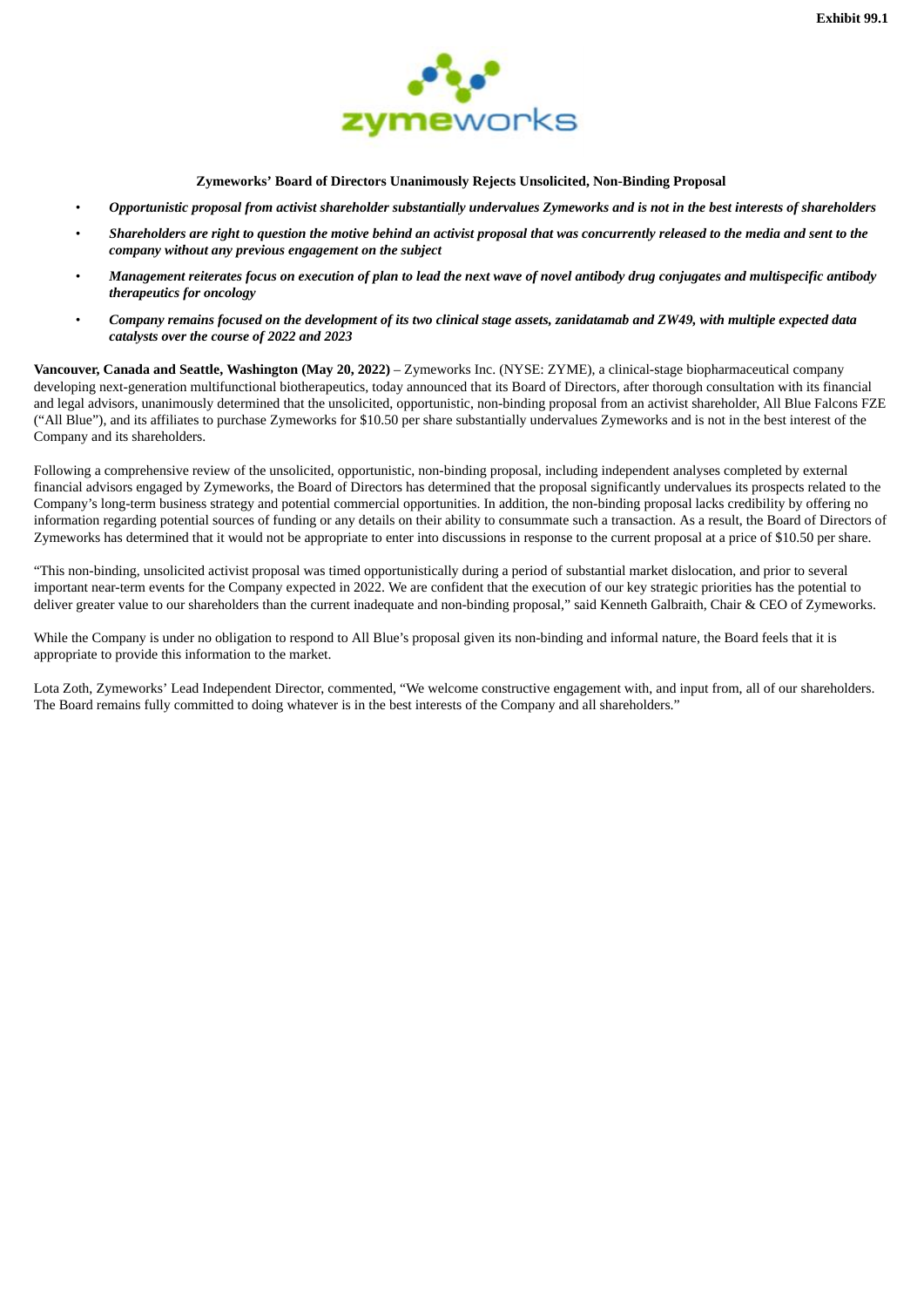Reflecting on Zymeworks' current strategic priorities, Mr. Galbraith said, "Since being appointed as Chair and CEO in January, we have moved quickly to reset and focus on key priorities, including improving our financial position, the formation of new partnerships and collaborations, accelerating enrollment of our two ongoing pivotal trials for zanidatamab, reporting data catalysts for both zanidatamab and ZW49, and showcasing new product candidates developed from our novel platforms. As discussed in our recent Q1 earnings call, we continue to make excellent progress towards our key strategic priorities for 2022 and 2023 and are confident our plan will create significant long-term value for all shareholders."

# **Zymeworks is on the Right Track to Create Meaningful Value for All Shareholders**

The Company's previously-announced key strategic priorities for 2022 and 2023 remain as follows:

- Fully recruit the HERIZON-BTC-01 pivotal clinical study for zanidatamab by mid-2022, which was completed in April 2022. Top-line data from the trial is expected by early 2023;
- Fully recruit the HERIZON-GEA-01 pivotal clinical study for zanidatamab by the end of 2023. Upcoming clinical data for zanidatamab in first-line HER2-positive gastroesophageal adenocarcinomas and first-line HER2-positive breast cancer will be presented at the ASCO Annual Meeting, being held from June 3-6, 2022;
- Complete or close out other ongoing early-stage clinical studies for zanidatamab as data become available, and use these data to identify and support strategic decisions regarding future clinical development opportunities beyond the ongoing pivotal clinical studies;
- Finalize a clear clinical development path for ZW49 based on additional clinical data expected in 2022 from the ongoing Phase 1 clinical trial, and present updated clinical data for ZW49 at a major medical meeting in the second half of 2022;
- Select and advance at least two new antibody-drug conjugate or multispecific product candidates leveraging Zymeworks' novel, therapeutic platforms (Azymetric™, ZymeLink™, EFECT™ and ProTECT™) to provide the ability to submit two Investigational New Drug (IND) applications before the end of 2024;
- Execute on new partnerships and collaborations to support the development and commercialization of zanidatamab, ZW49 and Zymeworks' early-stage R&D pipeline and technology platforms;
- Continue to support and advance Zymeworks' core technology platforms and collaborations; and
- Improve Zymeworks' financial position over 2022 and 2023 through a combination of alternatives, including forming additional partnerships and collaborations, monetizing existing assets and products, and securing additional financing.

# **Activist Background to the All Blue Proposal**

In late January 2022, All Blue sent a number of letters to the Board voicing its displeasures on various matters. Specifically, on January 24, All Blue expressed its displeasure regarding a rejected financing proposal presented by All Blue. This was followed by another letter on January 27, where All Blue expressed concern regarding the Company's public offering launched on January 26, which successfully closed on January 31, 2022, resulting in net proceeds to the Company of \$107.5 million. In a subsequent email following a meeting with members of the Board, All Blue called for Zymeworks directors to "immediately resign without delay" and threatened to initiate "a very public fight." On April 28, 2022, the Company received an unsolicited, non-binding proposal from All Blue, which revealed its 5.9% stake in Zymeworks. The Board and management are disappointed that All Blue chose to publicly attack the Company while efforts to reinvigorate the Company are well underway, including completing recruitment of the HERIZON-BTC-01 study ahead of guidance, optimizing its operating expense structure to extend financial runway, and completing a comprehensive realignment of its workforce ahead of previous guidance.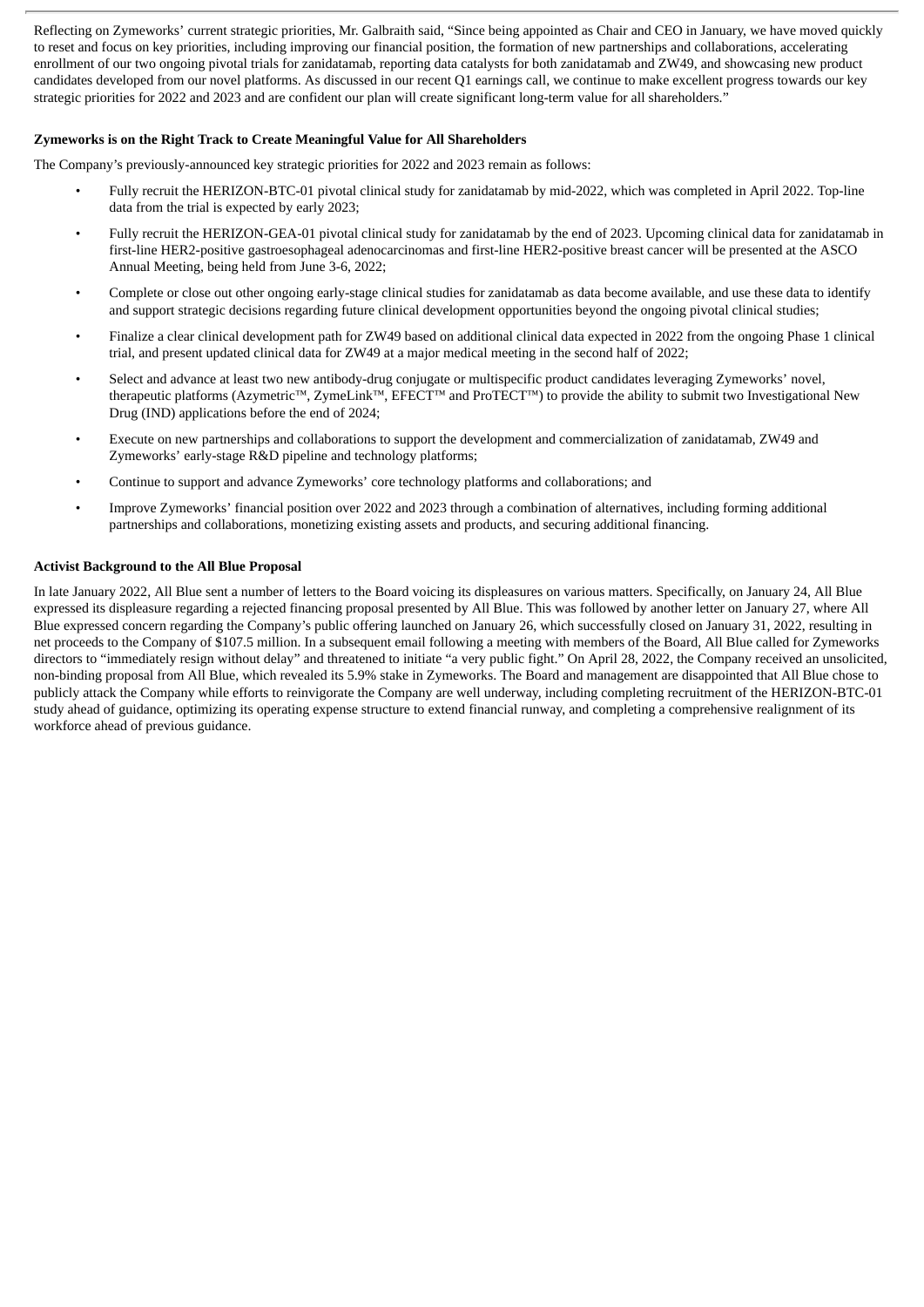Zymeworks looks forward to its continued engagement with its shareholders as it focuses on leading the emerging wave of novel multifunctional biologics development in oncology.

#### **Advisors**

Goldman Sachs & Co. LLC and MTS Health Partners, LP are serving as financial advisors, Blake, Cassels & Graydon LLP and Wilson Sonsini Goodrich & Rosati are acting as legal counsel, and Kingsdale Advisors is acting as strategic shareholder and communications advisor to Zymeworks.

## **About Zymeworks Inc.**

Zymeworks is a clinical-stage biopharmaceutical company dedicated to the discovery, development and commercialization of next-generation multifunctional biotherapeutics. Zymeworks' suite of therapeutic platforms and its fully integrated drug development engine enable precise engineering of highly differentiated product candidates. Zymeworks' lead clinical candidate, zanidatamab, is a novel Azymetric™ HER2-targeted bispecific antibody currently being evaluated in multiple Phase 1, Phase 2, and pivotal clinical trials globally as a targeted treatment option for patients with solid tumors that express HER2. Zymeworks' second clinical candidate, ZW49, is a novel bispecific HER2-targeted antibody-drug conjugate currently in Phase 1 clinical development and combines the unique design and antibody framework of zanidatamab with Zymeworks' proprietary ZymeLink™ linker and cytotoxin. Zymeworks is also advancing a deep preclinical pipeline in oncology (including immuno-oncology agents) and other therapeutic areas. In addition, its therapeutic platforms are being leveraged through strategic partnerships with global biopharmaceutical companies. For more information on our ongoing clinical trials visit www.zymeworksclinicaltrials.com. For additional information about Zymeworks, visit www.zymeworks.com and follow @ZymeworksInc on Twitter.